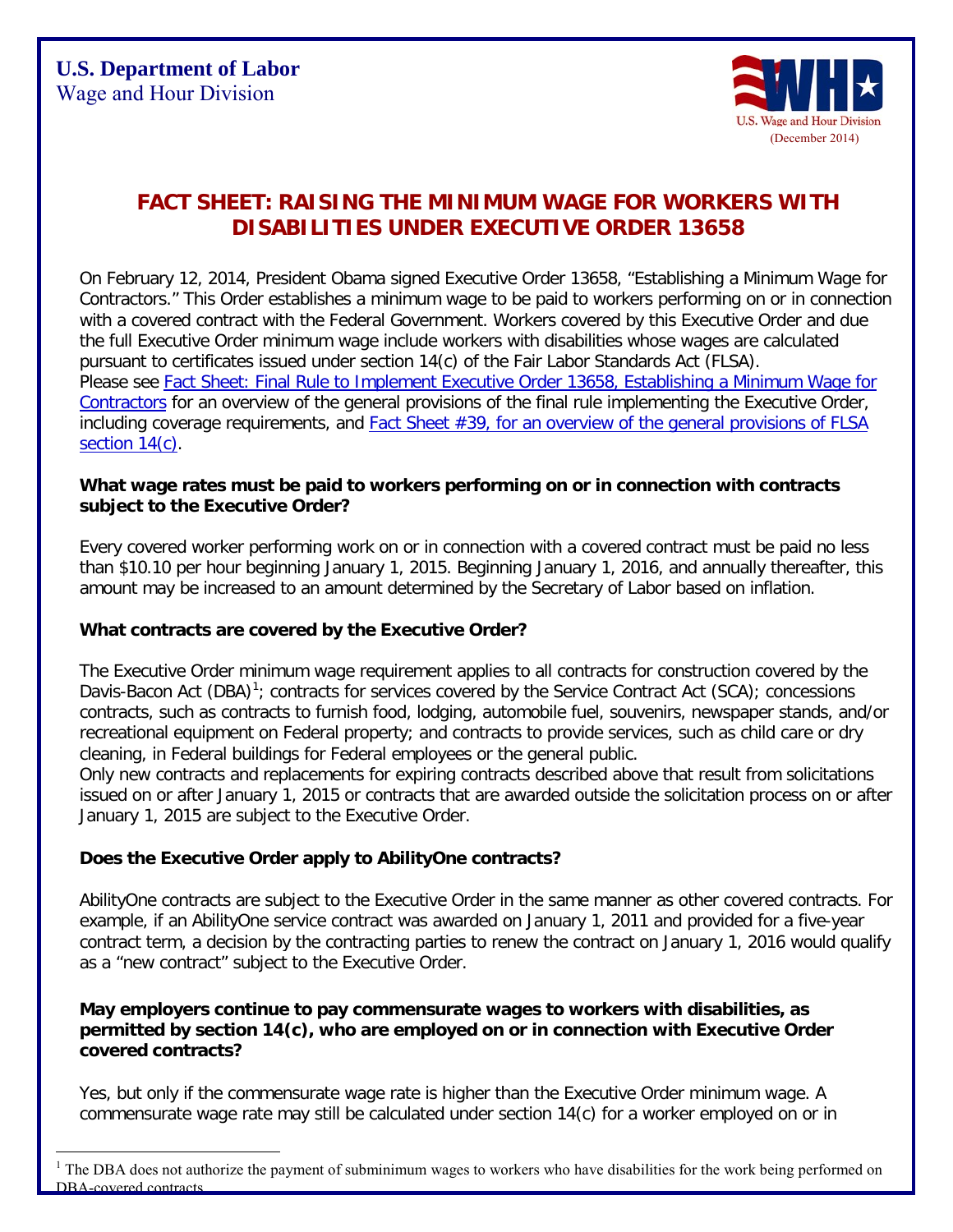connection with an Executive Order covered contract. If the commensurate wage rate, whether hourly or piece rate, is less than the Executive Order minimum wage, the contractor must pay the higher Executive Order minimum wage rate. If the commensurate wage due on an Executive Order covered contract is higher than the Executive Order minimum wage, however, the contractor must pay the worker the higher commensurate wage as required by the FLSA.

Examples:

- The SCA prevailing wage rate for a janitor employed on a contract covered by the SCA and Executive Order is \$14.00. If the worker with a disability is determined to complete the job at 50% productivity through the process defined by section 14(c), the commensurate wage rate would be \$7.00. The Executive Order, however, would raise the rate due to that employee to the current Executive Order minimum wage rate (i.e., \$10.10 per hour beginning January 1, 2015 and an amount determined annually thereafter by the Secretary of Labor).
- The SCA prevailing wage rate for a window washer employed on that same contract covered by the SCA and Executive Order is \$20.00. If the worker with a disability is determined to complete the job at 60% productivity through the process defined by section 14(c), the commensurate wage rate would be \$12.00. If this amount is higher than the applicable Executive Order minimum wage rate (i.e., \$10.10 per hour beginning January 1, 2015 and an amount determined annually thereafter by the Secretary of Labor), then the employee would be due the higher rate of \$12.00 per hour.

## **Must an employer obtain a certificate from the Department of Labor prior to paying commensurate wages under section 14(c) to workers with disabilities performing work on or in connection with Executive Order covered contracts?**

Yes. Employers who wish to pay commensurate wages under section 14(c) to workers employed on or in connection with Executive Order covered contracts must follow the same certification procedures as employers who perform work not covered by the Executive Order. [See Fact Sheet #39A for information on](http://www.dol.gov/whd/regs/compliance/whdfs39a.pdf)  [how to obtain a certificate under section 14\(c\).](http://www.dol.gov/whd/regs/compliance/whdfs39a.pdf)

# **How does the Executive Order apply to other staff employed by a section 14(c) certificate holder who has contracts covered by the Order?**

Any staff whose wages are governed by the SCA or the FLSA, whether a worker with a disability employed under a section 14(c) certificate or other staff of the certificate holder, must generally be paid at least the Executive Order minimum wage for work performed on or in connection with a covered contract. The Executive Order minimum wage protections apply to workers who directly perform the specific services called for by the contract's terms. The Executive Order minimum wage protections also apply to FLSAcovered employees who are performing work activities that are necessary to the performance of a covered contract but who are not directly engaged in performing the specific services called for by the contract itself if at least 20% of their hours worked in a given workweek are in support of a covered contract. For example, a job coach whose wages are governed by the FLSA who coaches workers employed under a section 14(c) certificate in performing work at a fast food franchise located on a military base would be entitled to the Executive Order minimum wage rate for hours worked in support of the contract if at least 20% of his or her hours worked in a workweek are in support of a covered contract. Additionally, all time spent by a job coach or other employee completing the work specifically required by the contract must be paid at least the Executive Order minimum wage rate regardless of the percent of his or her hours worked in a workweek in support of a covered contract.

# **What are the notice requirements under the Executive Order?**